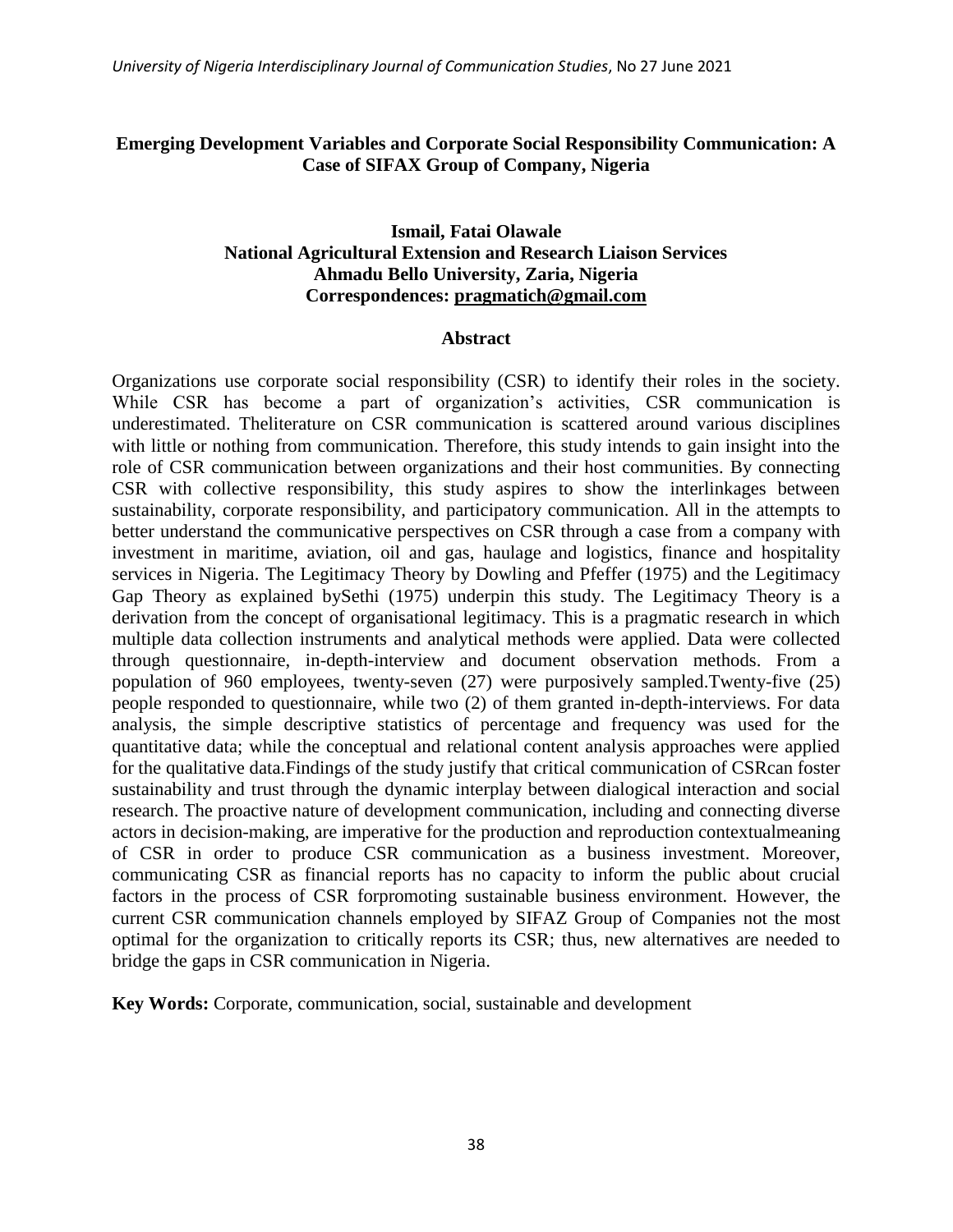### **Introduction**

Corporate Social Responsibility (CSR) has been extensively investigated in organization management and communication. For instance, in 1950 when the concept appeared, it was defined as a system of obligations that organization followwhile making policies and decisions in congruent with the values of society (Elena-Georgiana & Tasente,2020, p.77). This definition was purely about organization management. Similarly, Kotler defined CSRfrom the corporate marketing perspective in order to establish that the long-term welfare of the consumers is as important for profit maximization. Several scholars have come out with several definitions including a new definition by Kotler in 2000. The year 2000 CSR definition by Kotler expanded CSR jurisdiction to include societal well-being. Some other CSR definitions byBasu and Pallazo (2008) and the one by Watts and Holmes (2003) espoused the concept as the commitment by organizations to operate in ethical way while relating with stakeholders, developing the society and improving the life of their employees. It can be argued that most of these authors intended to explain that corporate social responsibility is a combination of organization behaviors and actions for the purpose of profits making to improve individuals and societal conditions.

Globally, CSR remains a phenomenon and a management strategy to most multinationals (Peng & Yang, 2014, p.171; Amin-Chaudhry, 2016, p.190). There is a wave of assumptions among scholars, governmental and non-governmental organizations that CSR can contribute positively to national industrial growth and economic prosperity (Uwuigbe&Uadiale, 2016, p.63); yet the communication aspect is undermined. Even when more organizations are beginning to see the benefits of CSR inorganization and national development in developing countries such as Nigeria and decide to set up strategic CSR agenda (Famiyeh, 2017, p.390), the communication aspect is often skewed into financial report.Historically, in Nigeria,CSR is often implemented and communicatedarbitrarily (Uadiale&Fagbemi, 2012, p.45). When corporate organizations engage in CSR activities, it is part of their strategies to give back to the society due to theeffects of their activities on the environment. Ironically, this good intention is poorly reported. Indeed, companies often perform CSR activities to earn societal supports, but then, reporting their CSR impacts on host communities has not really been critical. The reports are often communicated in the mass media as news items. Abiodun (2012, p.39) and HateganandCurea-Pitorac (2017, p.1) feared that the ambiguity and uncertainty about what CSR means have greatly influenced how organizations engage in CSR and how communities get informed.

While CSR is increasingly being integrated into corporate communication (Cornelissen,2014, p.20;Pollach,Johansen,Nielsen, & Thomsen*,* 2012.p.204); the uniqueness of CSR communication as a critical report based on social research has received little attentions by corporate organizations in Nigeria. Therefore, this study aims to identify SIFAX"s approaches to CSR and corporate communication in order to report tangible and intangible information as a critical report. The objectives of the study are to:

- i. Examine how SIFAX Group operates its CSR
- ii. Identify how SIFAX Group communicates CSR
- iii. Establish variables that influence SIFAX Group CSR communication and
- iv. Detect the strengths and weaknesses of SIFAX Group"s CSR communication system.

#### **Literature Review**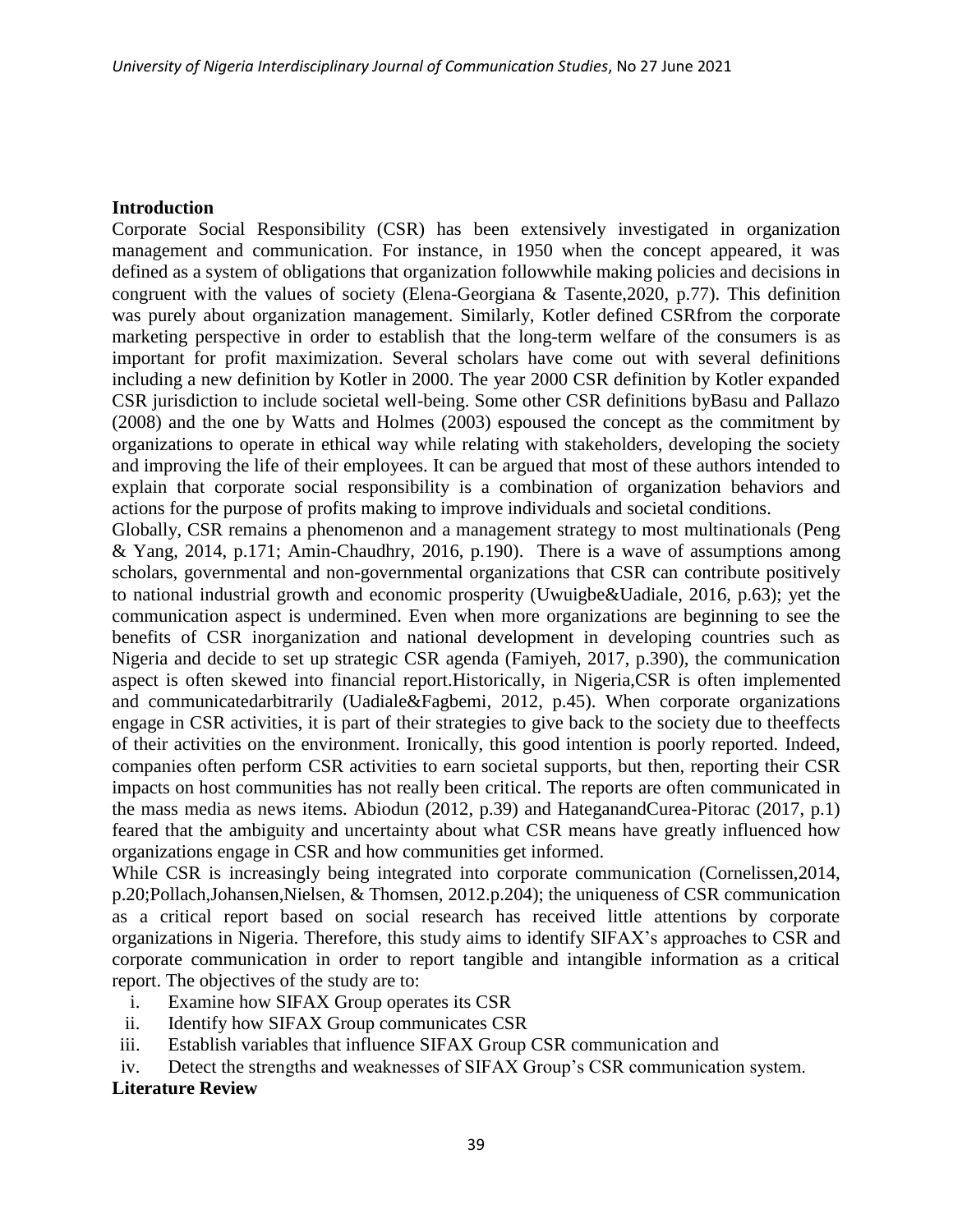Some views of corporate social responsibilityinclude the identification, measurement, monitoring, and reporting of the social and economic effects of organization"s activities on the society (NAA, 1974, p.4). Based on this, CSR is expected to be arelease of the costs and benefitsarising from the activities an organization and which affect the stakeholders and host communities,but not in monetary terms (Oyewumi, Ogunmeru&Oboh, 2018, p.196). Overall, CSR is a cluster of concepts such as business ethics, corporate philanthropy, citizenship, environmental sustainability (Gras-Gil,Manzano& Fernandez*,*2016, p.289).

There is no consensus on the meaning of CSR, thus, communicating it has also been haphazard. For example,Belkaoui (1999) ascited by Oyewumi, *et al.*(2018, p.196) explained thatCSR communication is the communicationof information of the effects of a business and its activity on the society and the environment.Belkaoui"s (1999) submission is influenced by social accounting assumptions of CSR. However, the  $21<sup>st</sup>$  Century perspective of CSR has gone beyond statutory obligations, financial commitment, the alignment of social and economic responsibilities and corporate philanthropy (Aminu,Harashid&Azlan, 2015, p.5).The current dynamic nature of CSR which require more dynamic communication was captured by Abiodun (2012) who asserts the concept nowrests critically on people, planetand profit. As mentioned earlier, CSR communication is the basic pillar of CSR interventions.A company must always keep its host community up to date with all its CSR activities, especially as they influence longterm development.

Corporate organizations are part of the body and soul of communities, if organizations will not offer critical information about their activities, communities will think they only relate with them to fulfil regulatory guidelines (Elena-Georgiana & Tasente,2020, p.81).However, this will not necessarily mean that the communities will not patronize the products of the companies but there will not be a sense of real trust. Long before the existence of the press, government regulatory agencies, and other monitoring authorities, positive organization reputation has always been a good pedestal to link up and sustain business partners. With the changing landscape of business and the demands for more participatory business activities, organizations' reputation is still vital. Thus, critical communication is imperative to avert the loss of good reputation built over the years; because reputation is also an organization's asset that can be shattered in just a matter of seconds (Schwartz&Gibbs, 1999 in Harila&Petrini, 2003, p.1) through wrong and incomplete information.Torres, Garcia-French, Hordijk, Nguyen, and Olup, (2012) in a study onthe effects of global or contextconflicts on organization"s CSR policy across the United States of America and Japan; found that the sampled multinationals had existing CSR policy before experiencing organization conflicts. Therefore, the companies responded to the conflicts differently. According to the authors the organizations" responses to conflicts varied, while some attempted to repair reputation damage and denythe claims, others providedremedies in different forms (Torres et al., 2012, p.72).

The cases studied by these authorsprovided some evidences that companies often modify their CSR policies after experiencing a conflict but the communication of their CSR activities may still be shrouded with manipulative information.Aminu*et al.,* (2015) reviewed some CSR definitions via core characteristics and theoretical perspectives. The authors discovered that CSR has no single agreed definition, hence, the lack of homogeneity in the definitions could be attributed to the ever-changing roles of CSR in organizationadministration(Aminu*et al*., 2015, p.14). Different authors have used varying theories to voluntarily disclose CSR information (Gray *et al*.,1995, p.47). For instance, Gamerschlag, Moller and Verbeeten (2011) while studying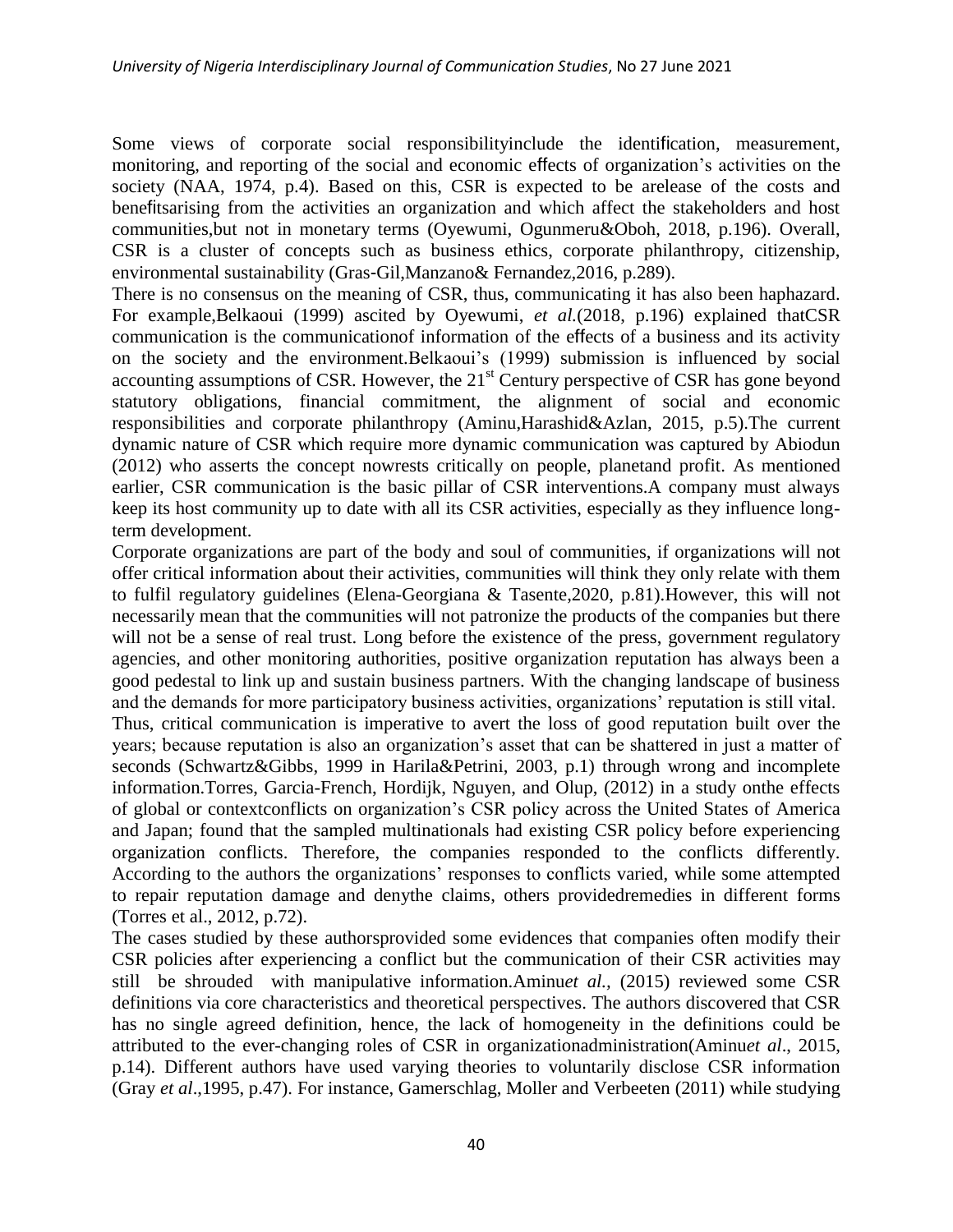the determinants of voluntary CSR disclosure of corporate organizations in Germany used the political cost theory to develop the study"s hypotheses. Generally, thepolitical cost theory argues that CSR managers consider political issues in their CSR activities in order to preventregulatory sanctions.Apart the consideration for political matters, managers are often concerned about nongovernmental interest groups to favor theirspecific interests (Gemerschlag*et al.,* 2011, p.235) but specific consideration for host community is not well established. Societies have specific political, financial, and cultural systems that convey institutional and ethical relationship.Therefore, the cost of CSR communication will vary across industries and nations. Communicating CSR activities is more common in the Scandinavian and Continental European countries than the United States of America because the government of the latter is assumed to be less powerful to "absolutely" control CSR (Gamerschlag, 2011, p.238). Theoretically, it could be argued that the US system provides greater incentives and opportunities forcompanies to be explicitly responsible with their CSR and communication. Thereby,companies in the USwouldmostly operate explicit CSRand communication by reporting companies" CSR programmes that integratethe social interests of the society.

On the other hand, European organizations would prefer to be implicit in their CSR communication by disseminating CSR that normally consists of values, norms, and mandatory rules for addressing stakeholder issues in a collective rather than individualterms. The CSR operation in Nigeria does not belong to any of these extremes, rather, it is very arbitrary and the communication is not comprehensive. A more disturbing thing is thatcorporate organizations in Nigeriaoperate CSR asa "corporate philanthropy" to address socio-economic challenges (Amaeshi, *et al*., 2006, p.9). In Nigeria, CSR communicationis in the form of annual report or media news story. This form of CSR reporting is not participatory and critical enough to provide companies with the opportunity to dialogue with host communities about CSR programmes. It is argued here thata CSR disclosurein the form of 'annual'/'financial' report is not strategic, deliberate and voluntary; and cannot sustain organization-host communities' trust.Although, conflicting persuasive CSR have emerged in the form of organizations lifting many Nigerians 'out of poverty' through their entrepreneurship and empowerment programmesgirded with legitimacy theory; the practice leaves much to be desired while the communication has received little academic attention.

# **Profile - SIFAX Group, Nigeria**

This is an indigenous company with a full Nigerian ownership. It started operations as SIFAX Nigeria Limited (freight forwarding agency in Lagos, Nigeria in 1988. In 2001, the company commenced services to top multinationals in Ghana. SIFAX prides itself as one of the most equipped shipping organizations that provides clearing and forwarding service providers in Nigeria. As part of its expansion strategies, SIFAX Off-dock Nigeria Limited was established 2004 with the terminalin Apapa and the Tin Can Island portsboth in Lagos State, Nigeria.

By 2006, the company through one of its subsidiaries, Ports and Cargo Handling Services Limited, won the competitive bid to manage the Terminal C, Tin Can Island Ports, Lagos. In 2007 SIFAX Group expanded to the United States of America, providing air and sea freight, courier services to customers. Providing services to customers all over the world, SIFAX Group further strengthened its supply chain business with SIFAX Haulage and Logistics Company Limited in 2008 as a leading haulage business with over 100 trucks. By 2009, SIFAX Group also acquired the Skyway Aviation Handling Company Limited (SAHCOL), an aviation ground and passenger handling company in Nigeria; another expansion was in 2010, when the group added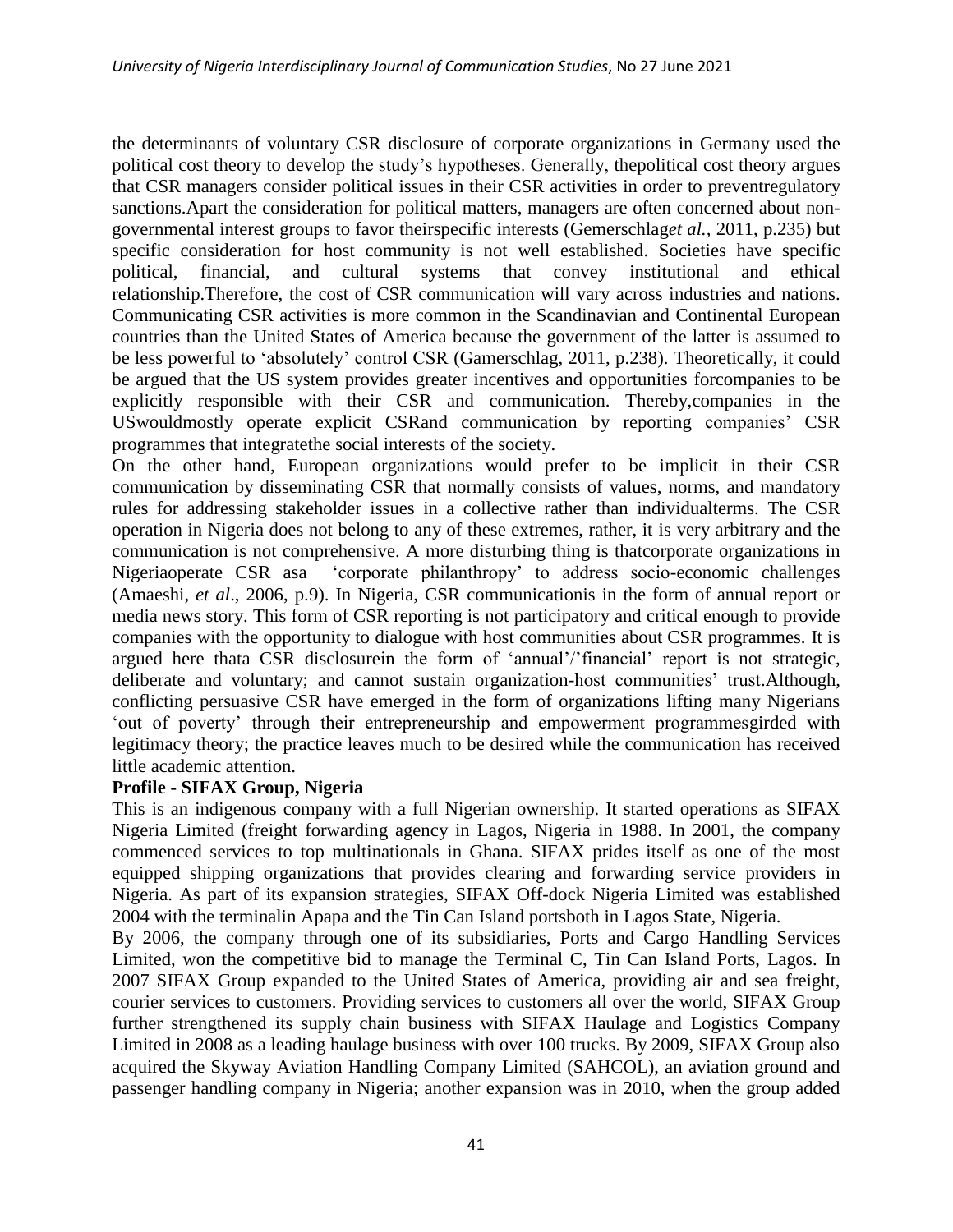SIFAX Oil and Gas Company Limited by acquiring a license to build a 120,000 bpd capacity Greenfield refinery in Nigeria.

In 2013, Sifax Logistics and Marine Services Limited was incorporated to provide logistics and marine services for Nigeria and the West Africa sub-region. In addition, the SIFAX Financial Services and Sky Capital and Financial Allied International Limited was launched in 2019 to provide financial management advice to SMEs, insurance brokerage, investment portfolio, Bureau de Change (BDC), foreign exchange and credit assessment and analysis. The subsidiary oversees the operations of the banks which SIFAX Group acquired in The Gambia and Sierra Leone. In 2021, SIFAX Group in a business agreement with Marriot International Incorporation debut in Nigeria, in Ikeja, Lagos precisely. SIFAX is a big conglomerate, with diverse investments in Maritime, Aviation, Haulage, Logistics, Oil & Gas, Financial Services and Hospitality, among others. The company now has a global coverage, with presence in the United States, United Kingdom, Ghana, South Africa, Holland, Belgium, Morocco, Spain and Djibouti.

# **Theoretical Framework**

TheLegitimacy Theory underpins this study. The Legitimacy Theory is a derivation from the concept of organisational legitimacy. It is defined by Dowling and Pfeffer (1975) as: "a condition or status which exists when an entity"s value system is congruent with the value system of the larger social system of which the entity is a part: when a disparity, actual or potential, exists between the two value systems, there is a threat to the entity's legitimacy" (p.122). Legitimacy theory suggests that organisations continually want to function within the confines and norms of the society where they operate.

A company operates on the legitimacy theory when it voluntarily reports the activities the management believes are in tandem with host communities' expectations (Deegan 2002, p.283). Legitimacy theory is a spillover from the 'social contract' model of company-community relationship.Conversely, organization"s existence is not guaranteed where host communities do not trust organization activities and communications (Shocker &Sethi, 1973, p.97). Globally, CSR reporting as well as the need to verify the content for trustworthiness has grown significantly (Guthrie, Cuganesan, Ward & Amatil, 2007, p.3).Oftenorganizations fail to report or report distorted facts about their CSR, what then do companies handle such situation? This particular situation is well explained by the legitimacy gap theory. The legitimacy gap theory, according to Lindblom (1994 cited in Guthrie, Cuganesan, & Ward, 2006, p.5) espouses that a gap exists where there is avariance inwhat the public expects from an organization and how the company operates its CSR and the communication. Therefore, wherethere is a legitimacy gap, company's system is affected and when such happens, the entire legitimacy 'social contract' is challenged. In this study, the legitimacy theory and the legitimacy gap theory are used to examine CSRdisclosure by a single industry and its disclosure instruments. There are increasing evidences that more media are emerging and organizations can use them to report their CSR performances(Frost, Jones, Loftus, & Van Der Laan, 2005, p.89). Yet, many studies on CSR disclosure increasingly focus on annual reportsonly (Guthrie, Cuganesan, & Ward, 2006, p.12). **Method**

This is an in-depth survey. Instruments of data collection are questionnaire, in-depth interview and document observation. Twenty-seven (27) respondents out of 960 employees of the selected organization were purposively selected. The respondents were purposively selected from the headquarters of the company in Lagos because the corporate communication department which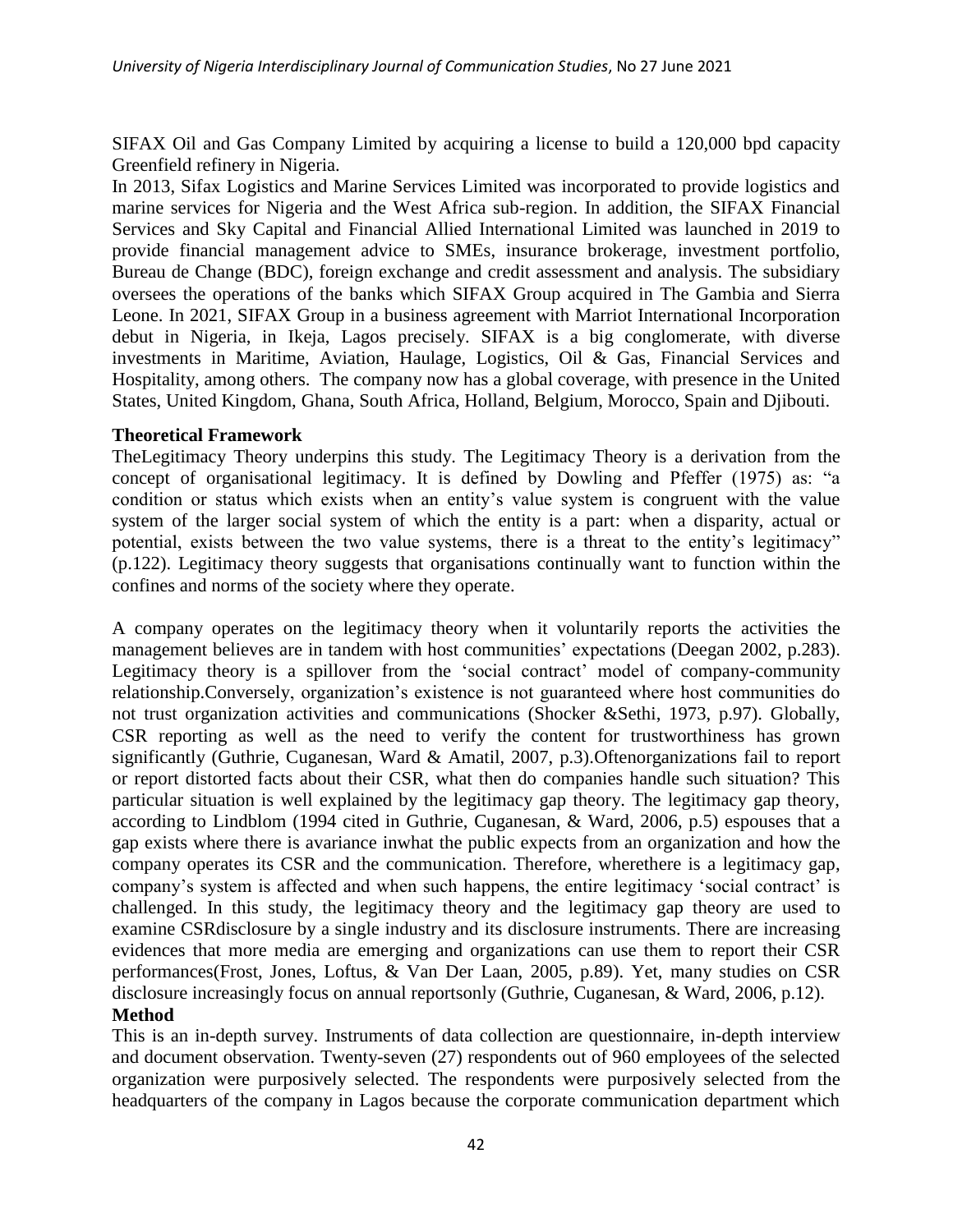equally performs the CSR is in the headquarters. The purposively selected respondents have spent not less than two years with the selected organization, contract, support and industrial attachment members of staff were not part of the purposively sampled respondents.The questionnaire was used to collect quantitative data from 25 respondents while the in-depthinterview was used to gather qualitative information from 2 respondents (including the corporate communication manager) from the corporate communication department.The intention of this study was not to generalize findings but rather to understand how CSR is operated and communicated by the selected organization in view of the changing terrain of corporate communication, CSR, community relations and sustainable national development within the purview of established communication theories.Thus, the choice of few respondents (purposively selected) is appropriate. Due to strict working condition (during the COVID-19 lockdown), the questionnaire was administered via the electronic mail of the respondents while the in-depth interviews were conducted via telephone conversations and a zoom meeting.

For data analysis, the simple descriptive statistics of percentage and the inductive content analysis were used.According to Hsieh and Shannon (2005, p.1279), a researcher can use the inductive content analysis approach when in order todescribe a phenomenon, develop concepts, build models, or fill a gapwhen existing theory or research literature on a subject is not available. Though this study is not extending any theory, but certainly, it attempts to describe CSR communication in a context (Nigeria) where research literature on the subject matter is very few through the lenses of a selected organization in the service sector. Therefore, the study used qualitative content analysis tointerpret the content of text data (interview responses) in asystematic way in order to make valid inferences and provide new insights about a phenomenon.

## **Results**

The demographic features of the respondents show that 10 females at (37%) and 17 men, that is 62.9% participated in this study. Twenty of the respondents, that is 74% possess bachelor degrees, 5 of them at 18.5% are master degree holders while 2 respondents which represent 7.4% hold higher diploma degrees. Twenty-one respondent's, that is, 77.7% has spent more than five years while seven of them which is 25.9% have spent just three years with SIFAX Group. Meanwhile, the corporate communication manager has more than twelve years of cognate experience cutting across three industrial sectors. The respondents in this study are from seven departments (corporate communication, customer care, logistics, legal, account, procurement and administration. The break down in Table 1 below.

| Table 1: Respondents per department |                                             |              |              |           |      |           |               |
|-------------------------------------|---------------------------------------------|--------------|--------------|-----------|------|-----------|---------------|
|                                     | ation<br>orporate<br>ommuni<br>$\mathsf{C}$ | are<br>ustoi | gistics<br>− | egal<br>− | аuп  | ã<br>urem | dministration |
| Number                              | 12                                          | 4            |              | 4         |      |           |               |
| %                                   | 44.4%                                       | 14.8%        | 7.4%         | 14.8%     | 7.4% | 3.7%      | 7.4%          |

The results on Table 1 show that most of the respondents are from the corporate communication department. The remaining analysis is done based one research questions after another. *RQ1: How Does SIFAX Group Operate its CSR?*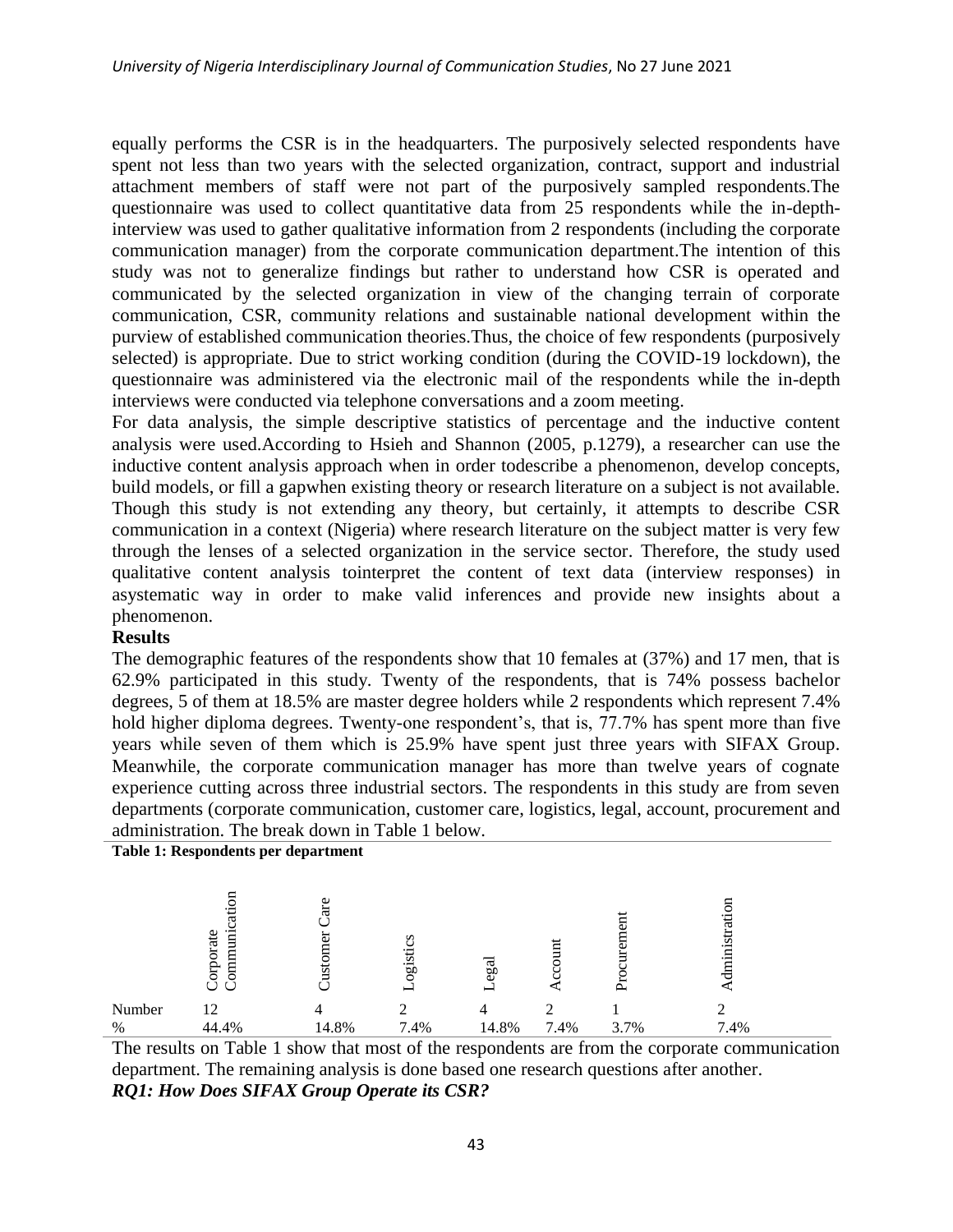Twenty-four respondents, that is, 88.8% stated that that SIFAX operates a random CSR system by picking from a number of development interventions presented by some NGOs and development consultants working in the benefiting communities. The choice of SIFAX"s CSR depends on the approval of the management after a convincing presentation by the corporate communication department. Again, CSR interventions are implemented based on approved budget which often is determined by the company"s profit per annum. Though SIFAX Group has thematic areas of focus for its CSR activities which are: health, education and youth empowerment; the company's sometimes venture into other areas as the situation may require. Two of the respondents, which is 7.4% believed SIFAX Group's CSR is well defined as against what obtained in most private organizations in Nigeria; however, one respondents remained neutral. The implication of these results is that most of the respondents indicated that SIFAX"s CSRexits on "giving back" to the society at least based on available fund as well as a strategy to market the company"s products. According to the corporate communication manager of SIFAX:

> In my current employment, CSR and CC are the combination of a decision from our management and that of some stakeholders for some projects around certain "thematic" areas which include education, health and youth empowerment in coll. Though, sometimes, the company venture into other areas but these three are the major areas we focus for CSR.; and surely we budget for these yearly. In other to align our thematic areas with the host communities or beneficiaries, we rely on our development partners (e.g. NGOs) who submit to us reports of different surveys and researches in these areas (SIFAX CC Manager,  $18<sup>th</sup>$  October, 2020).

# *RQ2: How does SIFAX Group Communicate its CSR?*

More than twenty respondents, that is 23 (85.1%) agreed that SIFAX still communicates its CSR just as many other private organizations in Nigeria by reporting it as part of financial performance. Some 4 (14.8%) could not say exactly how SIFAX communicate its CSR. Meanwhile, 20 (74%) reported that SIFAX used the website, annual report and the mass media to communicate its CSR in that order. Nevertheless, 3 (11.1%) of the respondents listed the annual report, the company"s website and the mass media for CSR communication in that order. The implication of these results is that SIFAX's CSR communication is mostly as 'news items' probably to fulfill corporate regulation or maintain public attention. In his words, SIFAX"s CC manager explained that:

> I have been in this sector in the last 7 years. Apparently I was recruited to establish the department for the group of company… To be honest with you, my organization is just trying to build a strong structure around our CSR and CC. Prior to when I came in the department was corporate affairs/marketing, so many things regarding CSR and CC were done haphazardly more less as marketing communication/branding. Marketing was 90% while CC was just an appendage(SIFAX CC Manager, 18th October, 2020).

# *RQ3: What are the variables Influencing SIFAX's CSR communication?*

Twenty-six respondents, that is, 96.2% said SIFAX" s CSR communication is influenced by the existing practice in Nigeria, regulatory requirement, company"s philosophy and wrong placement of CSR and CC activities. All the respondents agreed that most private organizations in Nigeria (including SIFAX) often operate CSR as a support function, therefore, the communication is not critically done. Other variables that influence CSR communication in SIFAX is the advent of the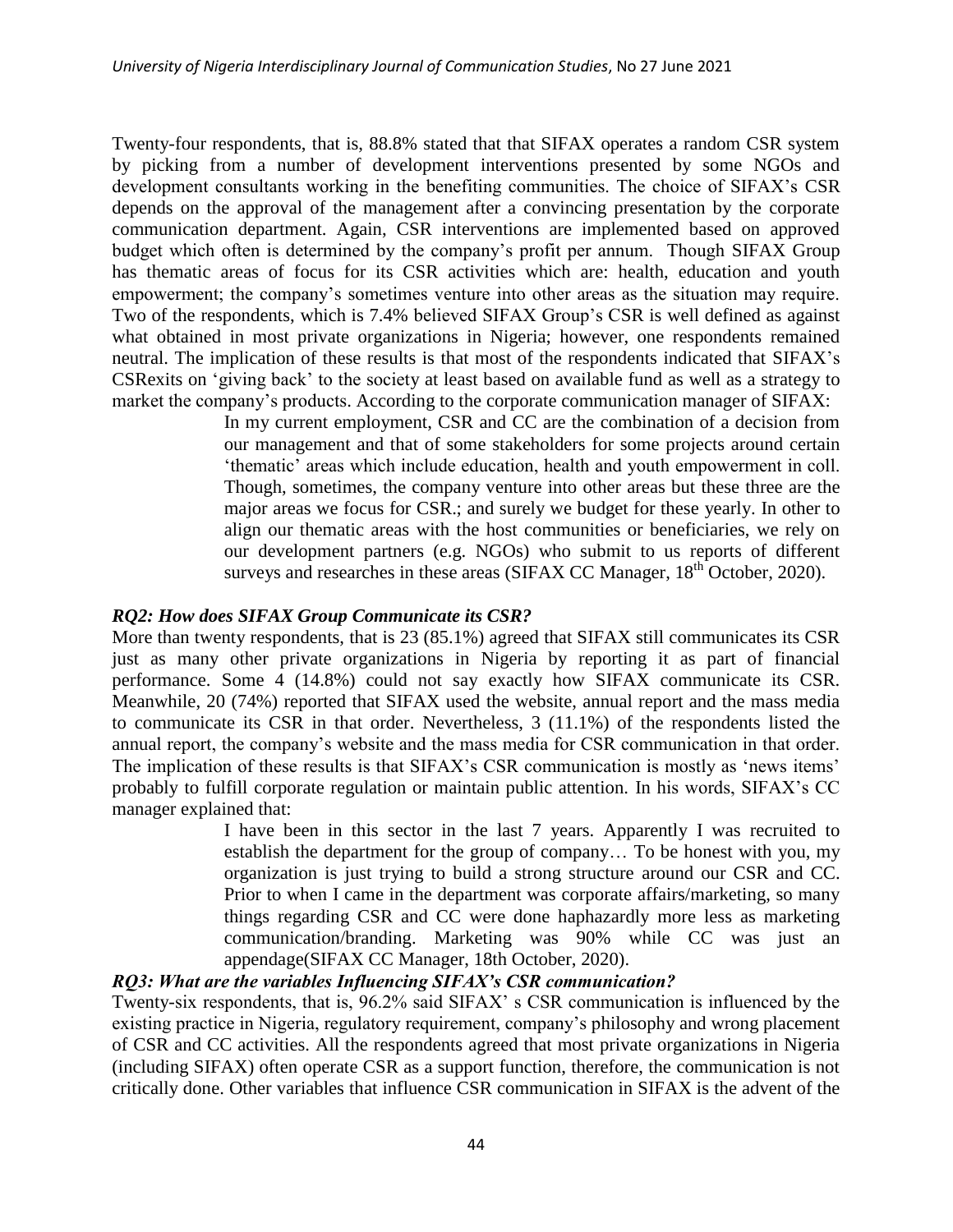New Media, the emergence of participatory development and communication as well as more inquisitive public. This notwithstanding, the problem of what CSR is and how it should be appropriately communicated for critical national development exists in Nigeria; and affects how SIFAX operates its CSR communication too; according to 24 (88.8%) of the respondents. These results were supported by SIFAX"s CC manager who said:

> Before I came in, I think the corporate communication/CSR functions were usually carried out by the secretary/administrator who worked directly with the Chief Executive Officer. And the secretary, I want to believe was a lawyer who doubled as the company"s lawyer… one should not be surprised to come across the corporate communication… to be highly embedded in legal perspectives… after all, communication is what everybody can do. Therefore, I can tell you frankly that the manning of non-professional employees in the CC and CSR functions is a very big challenge among private institutions in Nigeria(SIFAX CC Manager, 18th October, 2020).

## *RQ4: What are the strengths and Weaknesses of SIFAX's CSR Communication*

All the respondents, that is 100% agreed that the existing reporting of CSR bySIFAX allows the company to keep track of its CSR activities, get the media and public attention as "responsible organization" attract customers and operate peacefully in host communities. However, they equally believed that SIFAX"s CSR communication can be improved and become more critical, and participatory for national development.According to the CC manager:

> To be honest, the CSR system in Nigeria needs a total review and refocusing because it is gradually growing as a new "profession" compare to public relations and marketing. A framework to help everybody get into the right part and do what they are doing better is welcome by me. And I believe a study such as this can help bring out such essential framework in Nigeria. Apart from this I believe we still need more training around how to do CSR and CC professionally. Companies should begin to invest on this; because many professionals still see CSR as donation!(SIFAX CC Manager, 18th October, 2020).

The implication of these results is that though SIFAX"s CSR reporting system is helping the company to gain more market and remain in the public experience, the system is not critical, dialogical, it should be improved. For instance, the company reported on its official website that it "donated" computers, fans to Apapa General Hospital. According to the story:

> SIFAX Group has investments in Maritime, Aviation, Oil & Gas, Haulage and Logistics, Financial Services and Hospitality, has donated some items to the Apapa General Hospital. The items donated by SIFAX Group to the hospital include: 5 laptops, 6 desktop computers and 18 wall fans. At the official handover and presentation of the equipment to the hospital's management, the Group Head, Corporate Communications for SIFAX Group, said the donation was in furtherance of the company"s philosophy of supporting the education and health sectors. (Sifaxgroup.com, September  $4<sup>th</sup>$ , 2020).

#### **Discussion**

**Table 2: Conceptual and Relational Analysis of Words Describing SIFAX's CSR and CSR Communication**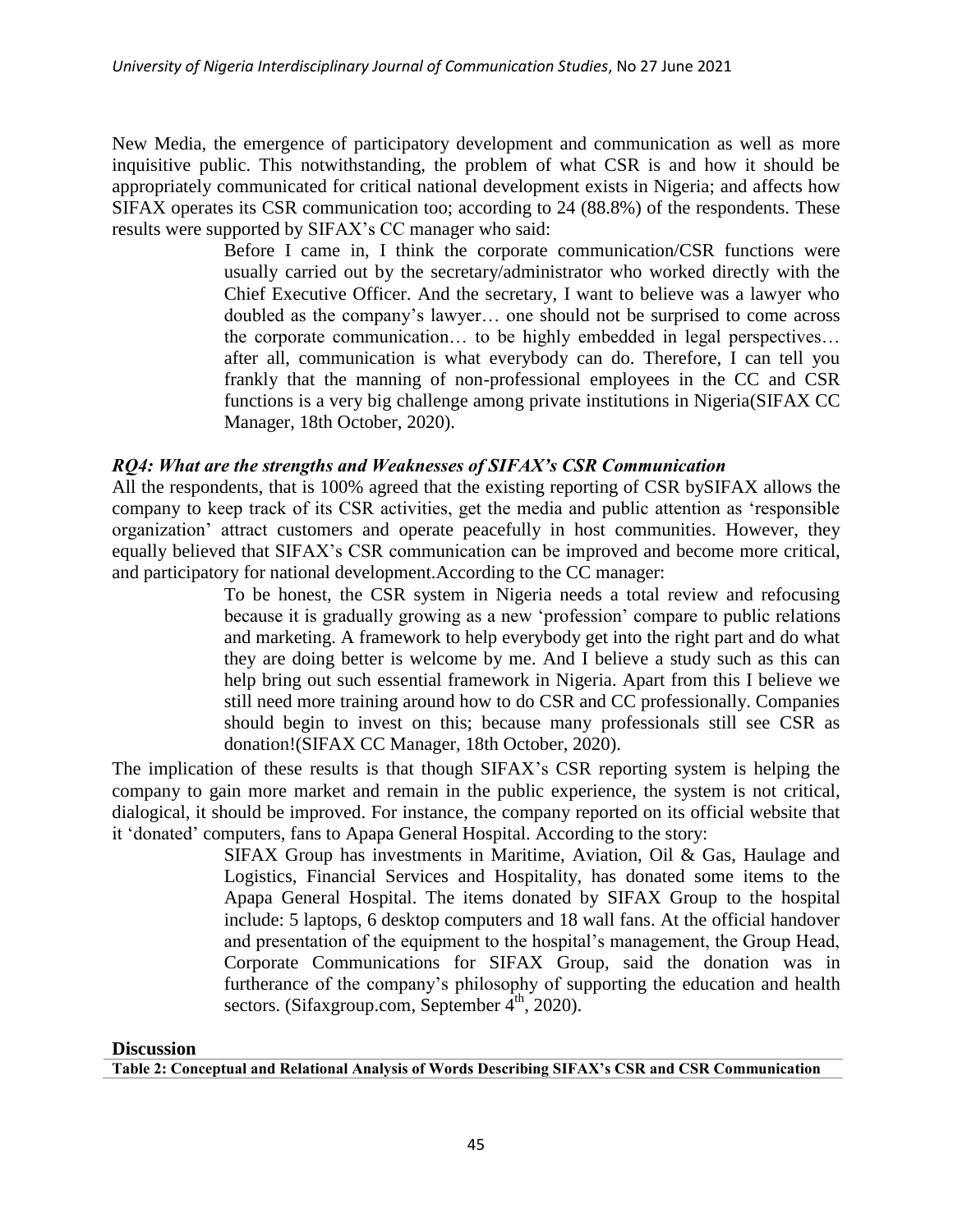

The results on Table 2 show the conceptual analysis of six words which the SIFAX Group corporate communication manager used while responding to the in-depth interview guide.The consistent occurrence of these words semantically describes and explains how SIFAX operates its CSR as well as the reporting system. Furthermore, putting these words together to define exactly SIFAX"s CSR and communication, the relational implication is that CSR functions and the communication in SIFAX Group is not much different from what obtains among many private organizations in Nigeria based on existing literature. It is thus logical to argued that SIFAX Group"s CSR and communication is influenced by the prevailing practices (regulatory induced or marketing strategy) in Nigeria. Meanwhile, it is observed that SIFAX Group has realized that the current practice has its limitation in terms of contributes to national development via critical CSR and participatory communication. In the words of the corporate communication manager:

> Because change is a very difficult thing to achieve in an organization where a pattern has been functioning for almost twenty years. But we are moving gradually and with the crop of professionals that I have helped to bring into the department, the organization has the capacity to mount and operate a true participatory CSR and CC. Some of the efforts around true engagement and dialogical communication have not been successful as I would like but I believe we can get there very soon. So CSR and CC in my organization is "average" for now(SIFAX CC Manager, 18th October, 2020).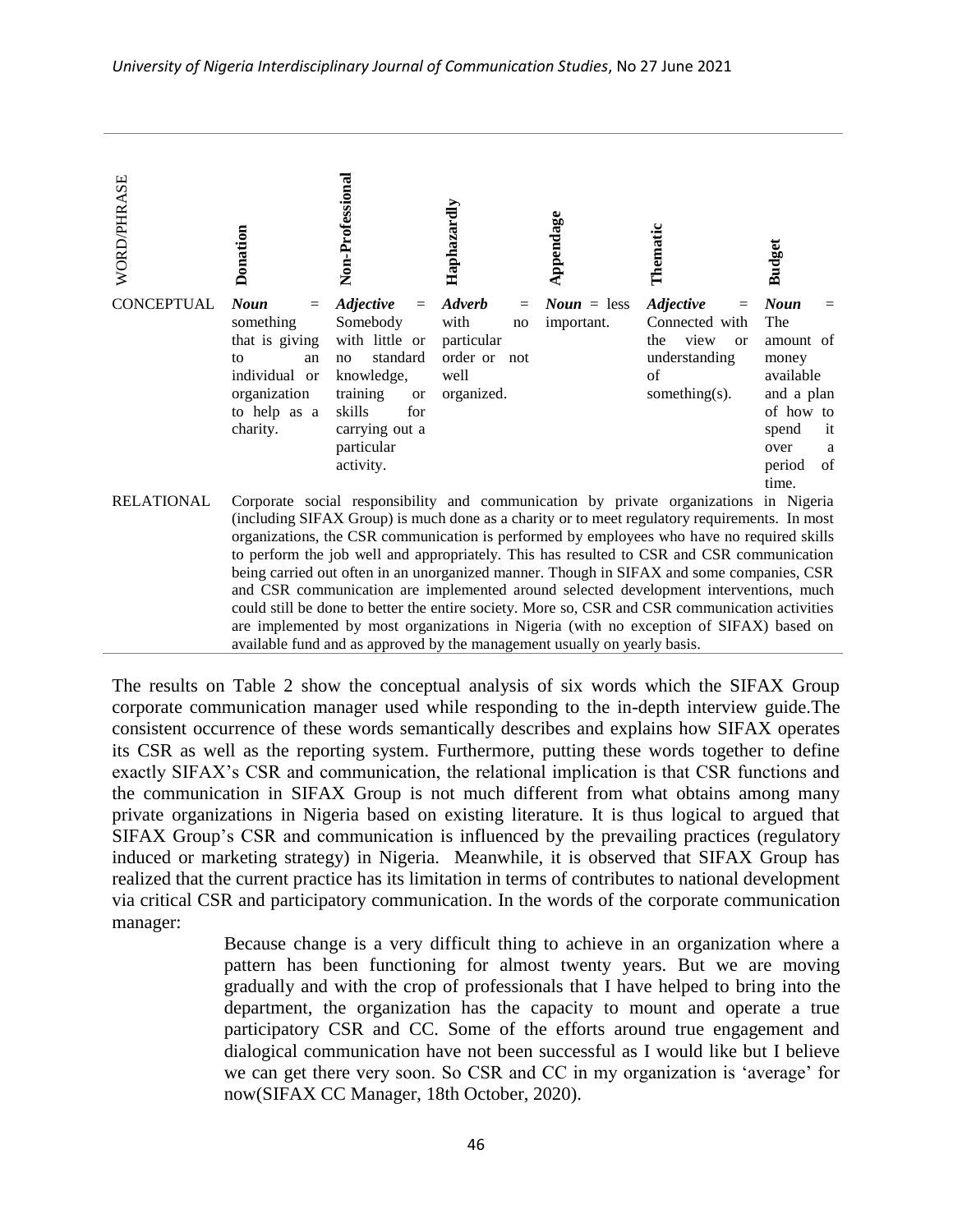Apart from the fact that most of the respondents agreed that doing CSR as "donation" is not strategic enough as an investment that can critically affect the life of the host community and the entire nation; doing CSR and not reporting it appropriately is equally a bad management decision. Though SIFAX Group reports its CSR functions as news items; the corporate communication manager believed the concept of CSR and CSR reporting is very skewed in Nigeria. Therefore, many private organizations would either not do CSR or implement CSR projects and refuses to report them. According to him:

> Thus, CSR... can be a 'survival strategy' rather than an agreed development intervention. It could also be because of the volatility of organization-community relations that prompts the oil and gas companies to do more and also get empirical attention. I can bet you that there are organizations who do more CSR than some oil and gas companies but will or may not report them appropriately because there is no society or community pressure to do so. However, it is not appropriate for organizations to do great CSR activities and not report or report them inadequately. I will not support that, in fact, that will be an indictment to the CC department of any organization were such happensnow(SIFAX CC Manager, 18th October, 2020).

The implication of the above submission is that host communities in Nigeria also do not have the import of CSR in community development. It could then be argued that a wrong perception of CSR by host communities is a natural template for organizations to manipulate the CSR process as well as report CSR functions to favour just the organization. Moreover, where communities do not appreciate their technical obligations and duties in CSR; they could get involved in organization-community relations just to get back at bad companies or only react when organizations activities affect them negatively. In any of these situations, CSR and communications exists only as correctional or an appeasement strategy functional based on available budget but not as a business strategy that organizations must regularly obliged either the market is favourable or not.

Couple with the wrong perception of CSR by organizations in Nigeria, most private organizations employ different people who often do not have strong background in CSR or communication to manage their corporate communication departments. This has resulted into CSR and CC being operated inappropriately. In the case of SIFAX Group, a good step has been taken to refocus the CSR and communication in the last seven years. Most of the respondents agreed that SIFAX Group has the resources to deploy a more critical and participatory even though CSR and CSR communication in Nigeria is not really professionalized. Accordingly, SIFAX Group corporate manager observed that:

To be honest, the CSR system in Nigeria needs a total review and refocusing because it is gradually growing as a new "profession" compare to public relations and marketing. A framework to help everybody get into the right part and do what they are doing better is welcome by me. Apart from this I believe we still need more training around how to do CSR and CC professionally and critically. Companies should begin to invest on this; because many professionals still see CSR as donation! In my own organization we practice an entrepreneur programme to empower the youth and we engage the beneficiaries of past episodes to share their experiences and how they have also impacted on other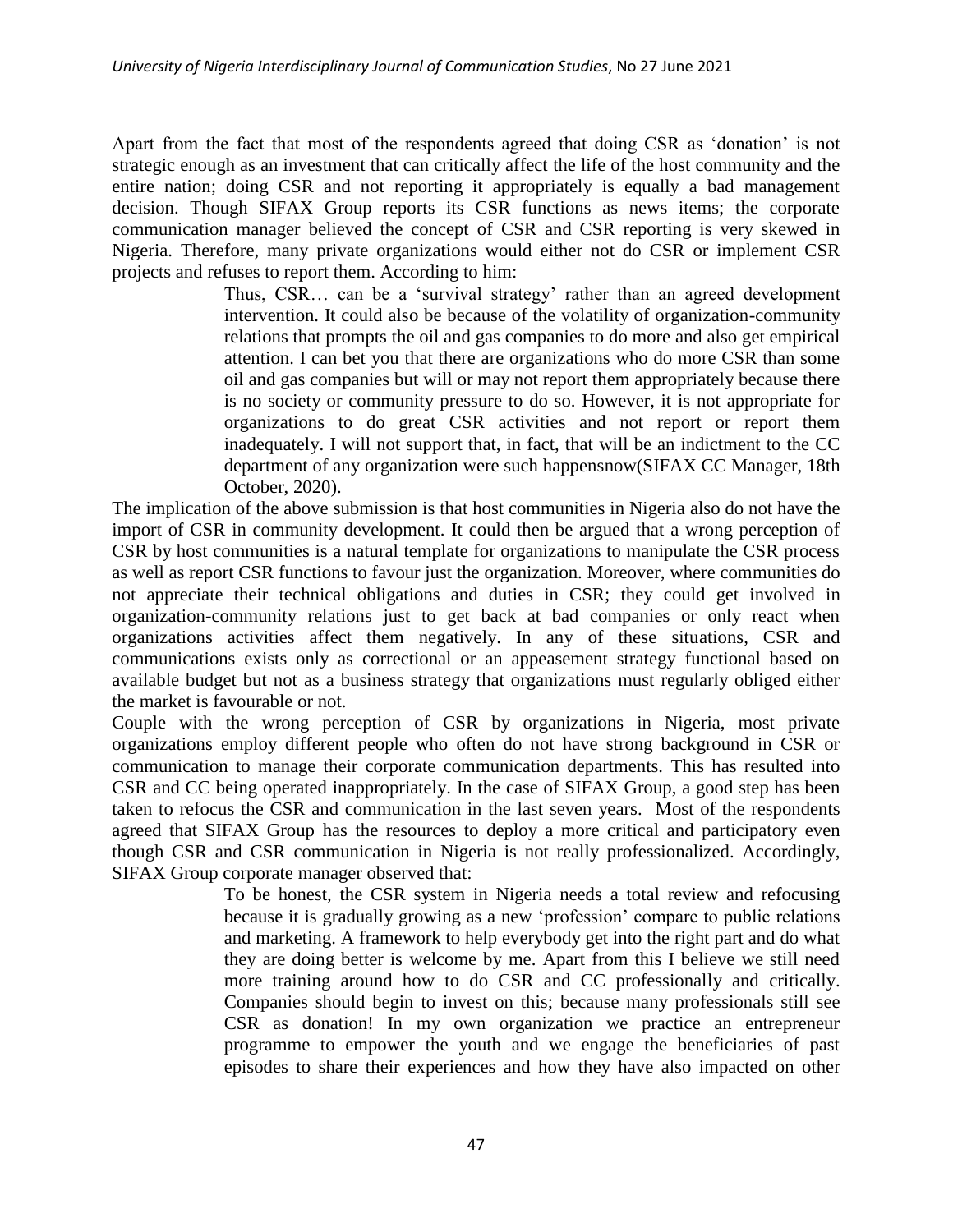people and the communities in general (SIFAX CC Manager, 18th October, 2020).

# **Conclusion**

This study, which focuses on CSR process and communication in an indigenous group of company (SIFAX Group, Nigeria) combined three data collection instruments (questionnaire, indepth interview guide and document observation). The study collected data from 27 purposively selected employees of the company while the data collected were analysed using the content analysis approach in combination with simple descriptive statistics of percentage and frequencies.

In this study, the legitimacy theory and the legitimacy gap theory were critically interrogated along CSR and communication. Organizations such SIFAX Group are perceived by host communitiesat least as legitimate but such recognition may not be extended to their understanding of CSR and CSR communication. Technically, organization"s legitimacy is a moving concept, SIFAX Group and other companies in Nigeriamust be pragmatic with their CSR and communication. That does not mean the legitimacy gap will not be formed, but it will certainly be due to the concept of time and informed movement of expectations; that is, as time progresses, organization"s operational environment shifts with expectations. Consequently, the change brings a shift to legitimacy, and then, a legitimacy gapoccur which requires critical approaches to fill. On the basis of this, two main sources of the legitimacy gap must occur, that is, the changes in societal expectation and information are asymmetry. It is thus argued here, that the current paradigm of CSR as 'donation' and the communication as 'financial performance' are not capable of filling these two legitimacy gaps.

While this study did not intend to generalize the findings form this study to the larger Nigerian society but to present an empirical understudying of how SIFAX Group operationalize its CSR and how it reports same. From the data collected and analysed, is it observed that CSR functions and CSR communication by SIFAX Group is weak, regulatory induced and not critical and participatory. Meanwhile, the organization has taken steps to improve these situations; and the new arrangements are yielding positive results. Nevertheless, SIFAX Group has the resources to implement a more critical system that will enhance sustainable organization - host community obligation and duty in CSR and CSR communication. It is therefore argued that such comprehensive understanding of CSR functions in SIFAX will induce the development of a technical template to improve CSR and CSR communication by private organizations in Nigeria. From the foregoing, the following actions are recommended.

- I. SIFAX Group should institutionalize CSR and CC as a business strategy department rather than a media, public relations or marketing sectionby re-operationalizing it as a core functional department to filled by professionals.
- II. SIFAX Group should develop a framework to carry out social research on CSR and CSR communication.
- III. SIFAX Group should develop a stand-alone CSR report using the results from the social research to support company's CSR functions.
- IV. SIFAX Group should train its corporate communication personnel on participatory communication and critical reporting.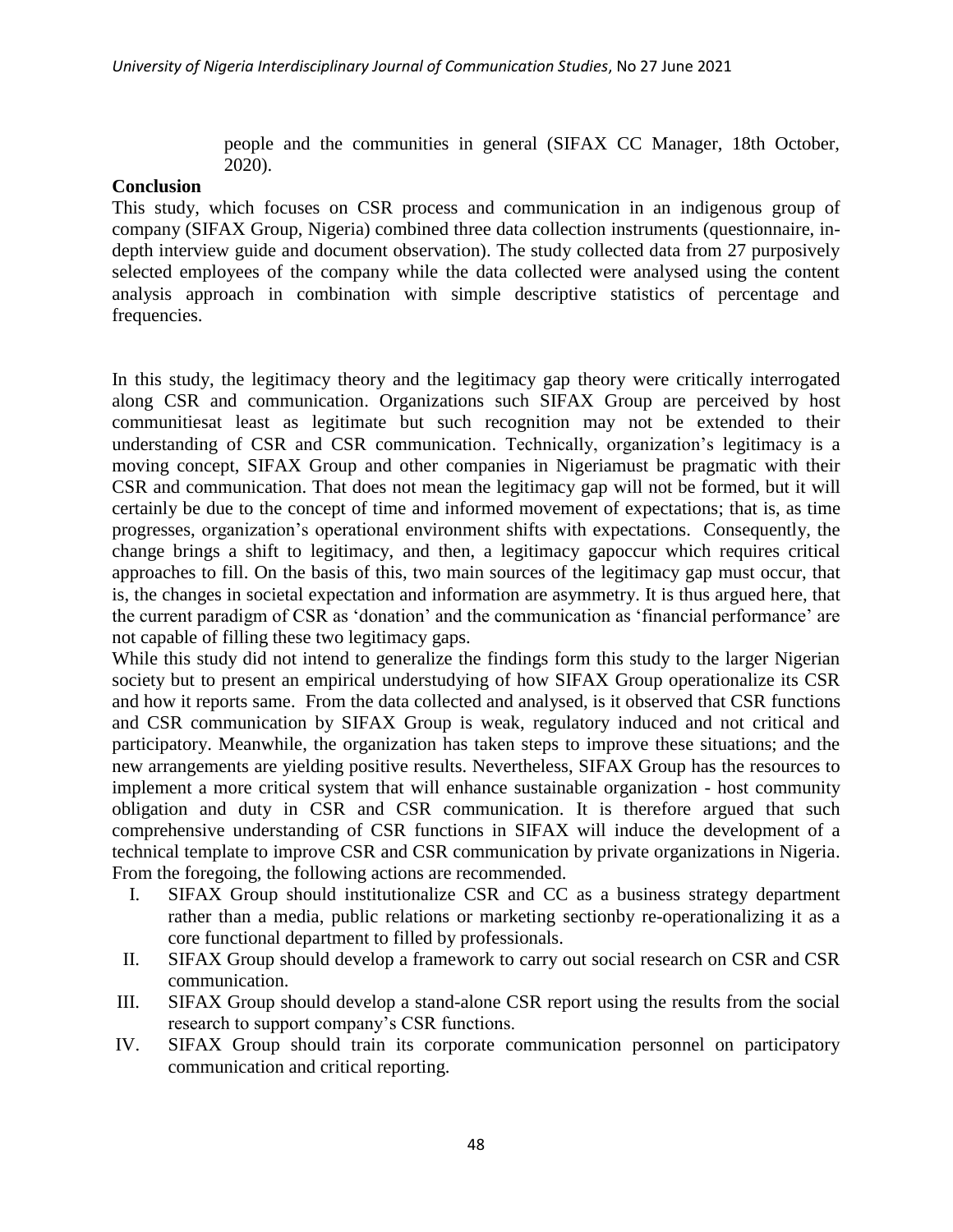V. SIFAX Group should set the pace by advocating for the adoption of a stand-alone CSR report in the sectors where it operates.

## **References**

Abiodun, B. Y. (2012). The impact of corporate social responsibility on firms' profitability in Nigeria. *European Journal of Economics, Finance and Administrative Sciences, 45*. 39–50.

Amaeshi, K., Adi, B., Ogbechi, C., &Amao, O. (2006). Corporate Social Responsibility in Nigeria: Western Mimicry or Indigenous Influences? *ICCSR Research paper series*- ISSN 1479- 5124. United Kingdom: The University of Nottingham.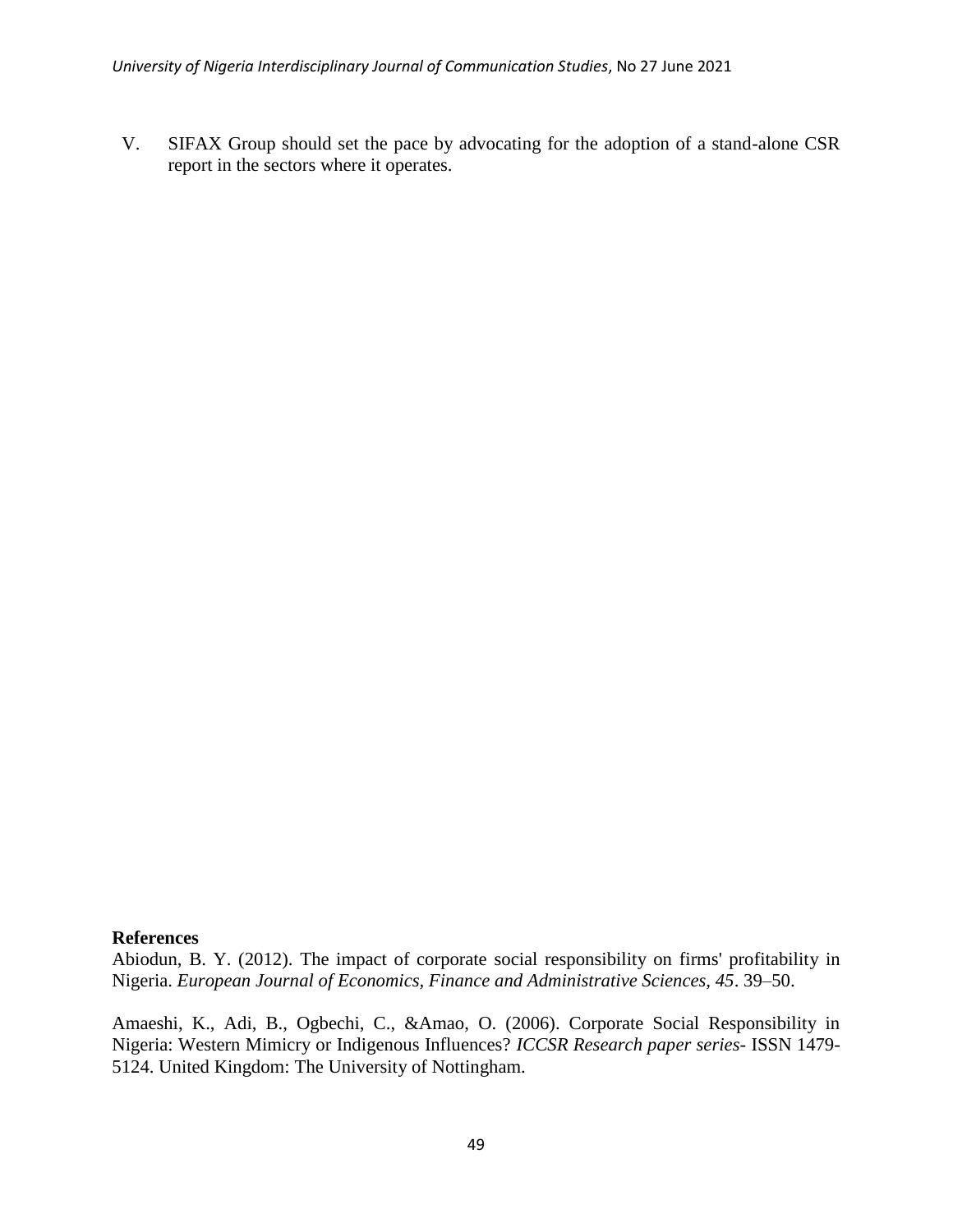Amin-Chaudhry, A. (2016). Corporate social responsibility – from a mere concept to an expected business practice. *Social Responsibility Journal, 12*(1), 190–207.

Aminu, H. A., Harashid, H. Md., &Azlan, A. (2015). Corporate Social Responsibility: A Review on definitions, core characteristics and theoretical perspectives. *Mediterranean Journal of Social Science*, 6 (4). 83-95. Retrieved from [https://mpra.ub.uni-muenchen.de/75040/.](https://mpra.ub.uni-muenchen.de/75040/)

Basu, K., & Palazzo, G. (2008). Corporate social responsibility: A process model of sensemaking. *The Academy of Management Review*, *33*(1),122-136.

Belkaoui, A. R. (1999). *Corporate social awareness and financial outcomes*. USA: Quorum Books.

Cornelissen, J. (2014). *Corporate communication: A guide to theory and practice.* (4th ed.). London: Sage Publications.

Deegan, C. (2002). The legitimizing effect of social and environmental disclosures-A theoretical foundation. *Accounting, Auditing and Accountability Journal, 15 (*3). 282-311.

Elena-Georgiana, L., &Tasente, T. (2020).Organizational communication and corporate social responsibility. Case study: Romanian vs. International CSR.*Technium Social Sciences Journal, 3.* 76-81. Retrieved from [www.techniumscience.com.](http://www.techniumscience.com/)

Famiyeh, S. (2017). Corporate social responsibility and firm's performance: Empirical evidence. *Social Responsibility Journal, 13*(2), 390–406.

Frost, G., Jones, S., Loftus, J., & Van Der Laan, S. (2005). A survey of sustainability reporting practices by Australian reporting entities. *Australian Accounting Review, 15(*1), 89-96.

Gras-Gil, E., Manzano, M. P., & Fernandez, J. H. (2016). Investigating the relationship between corporate social responsibility and earnings management: Evidence from Spain. *Business Research Quarterly, 19*, 289–299.

Gray, R., Kouhy, R., & Lavers, S. (1995). Corporate social and environmental reporting: a review of the literature and a longitudinal study of UK disclosure. *Account Audit Account Journal, 8*(2). 47–77.

Guthrie, J., Cuganesan, S., & Ward, L. (2006). Legitimacy theory: A story of reporting social and environmental matters within the Australian food and beverage industry. Retrieved from [http://ssrn.com/abstract=1360518.](http://ssrn.com/abstract=1360518)

Hategan, C., &Curea-Pitorac, R. (2017). Testing the Correlations between Corporate Giving, Performance and Firm Value. *Sustainability, 9*. 1–20.

Hsieh, H.F., & Shannon, S. H. (2005). The three approaches to qualitative content analysis. *Qualitative Health Research, 15*(9), 1277-1288. doi:10.1177/1049732305276687.